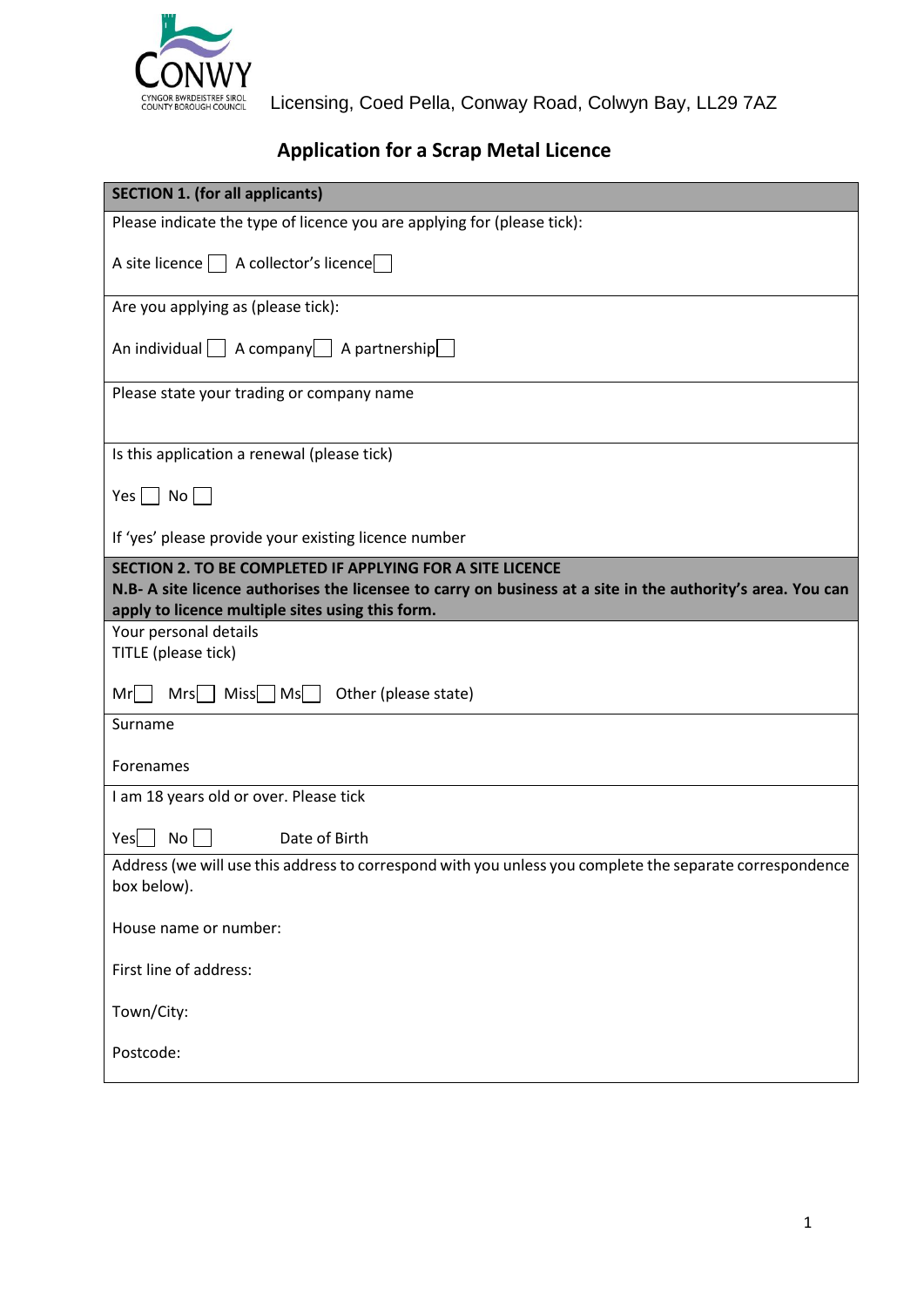Contact numbers Daytime: Evening: Mobile:

Email address (if you would prefer us to correspond with you by email)

Correspondence address

House name or number:

First line of address:

Town/City:

Postcode:

If you are applying as a partnership, please provide the following details in respect of each partner:

Full name:

Date of birth:

Residential address:

If there is more than partner then please list additional details on a separate sheet of paper.

If you are applying as a company, please provide:

Company name:

Registration number:

Address of the registered office:

Please list the full address of each site you intend to carry out business as a scrap metal dealer [N.B- If the applicant operates multiple sites within a licensing authority area; provision should be made for more than one site manager. Please continue on a separate sheet of paper if necessary.]

Name or number:

First line of address:

Town/City:

Postcode:

Telephone number: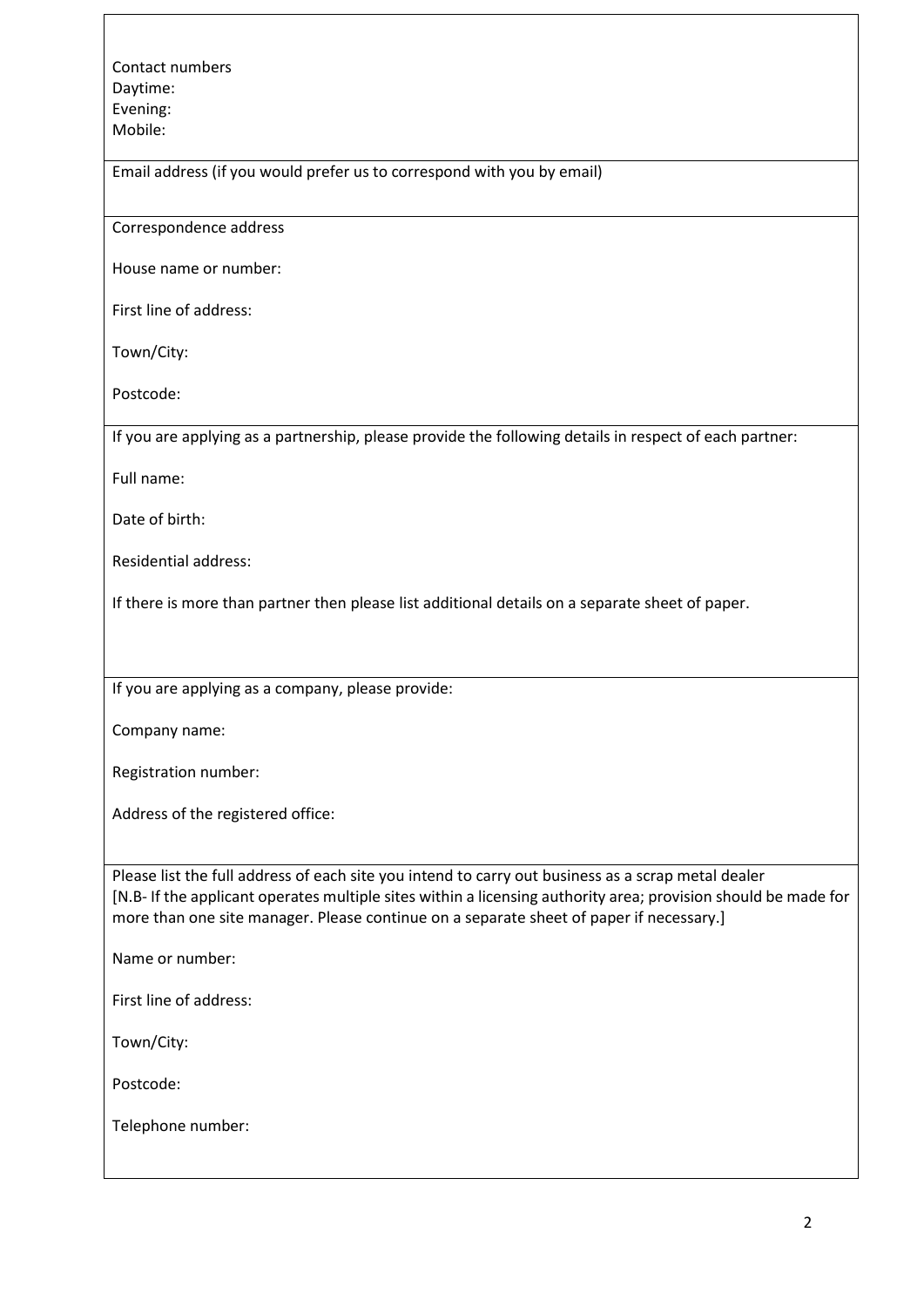Email address:

Website address:

Hours of operation:

Site manager(s) details (if different from the applicant)

Name:

House name or number:

First line of address:

Town/City:

Postcode:

Date of Birth:

If multiple sites are being applied for, then please indicate which site manager will look after which site, continuing on a separate sheet of paper if necessary

Director(s) and/or company secretary details (if different from the applicant and site manager(s))

Name:

House name or number:

First line of address:

Town/City:

Postcode:

Date of Birth:

Please continue on a separate sheet of paper if necessary

Please provide details of the bank account that will make payment to suppliers, in accordance with s12 of the Scrap metal Dealers Act 2013.

Account name: Sort code: Account number:

Please provide details of any site in the area of any other local authority at which the applicant carriers on business as a scrap metal dealer or proposes to do so:

Address:

Postcode: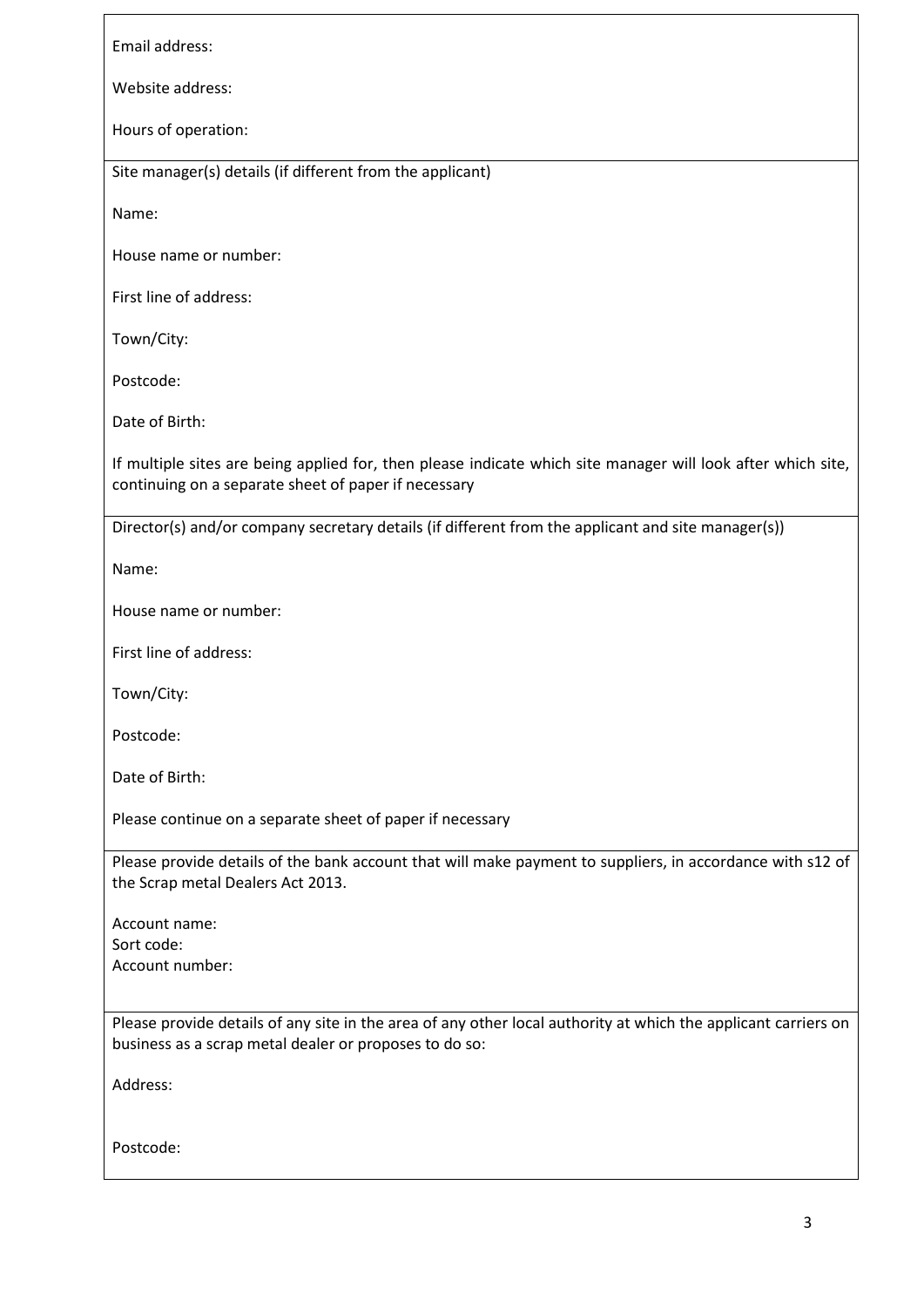| Please name the local authority which has licensed this site, or to whom applications have been made if<br>before commencement of the Scrap Metal Dealers Act 2013:                                 |
|-----------------------------------------------------------------------------------------------------------------------------------------------------------------------------------------------------|
| Please continue on a separate sheet of paper if necessary.                                                                                                                                          |
| Please provide details of any relevant environmental permit, exemption or registration in relation to the<br>applicant                                                                              |
| Only applicable to sites established after 1 November 1990                                                                                                                                          |
| Do you have planning permission (please tick)                                                                                                                                                       |
| Yes No                                                                                                                                                                                              |
| Please provide details, including licence number, of any other scrap metal licence issued by any authority<br>to the applicant within the last 3 years:                                             |
|                                                                                                                                                                                                     |
| SECTION 3. TO BE COMPLETED IF APPLYING FOR A COLLECTOR'S LICENCE<br>N.B- A collector's licence authorises the licensee to carry out business as a mobile collector in the<br>authority's area only. |
| Your personal details<br>TITLE (please tick)                                                                                                                                                        |
| $Mrs$   Miss   Ms    <br>Other (please state)<br>Mr                                                                                                                                                 |
| Surname                                                                                                                                                                                             |
| Forenames                                                                                                                                                                                           |
| Address (we will use this address to correspond with you unless you complete the separate correspondence<br>box below).                                                                             |
| House name or number:                                                                                                                                                                               |
| First line of address:                                                                                                                                                                              |
| Town/City:                                                                                                                                                                                          |
|                                                                                                                                                                                                     |
| Postcode:                                                                                                                                                                                           |
| Contact numbers:                                                                                                                                                                                    |
| Daytime                                                                                                                                                                                             |
| Evening<br>Mobile                                                                                                                                                                                   |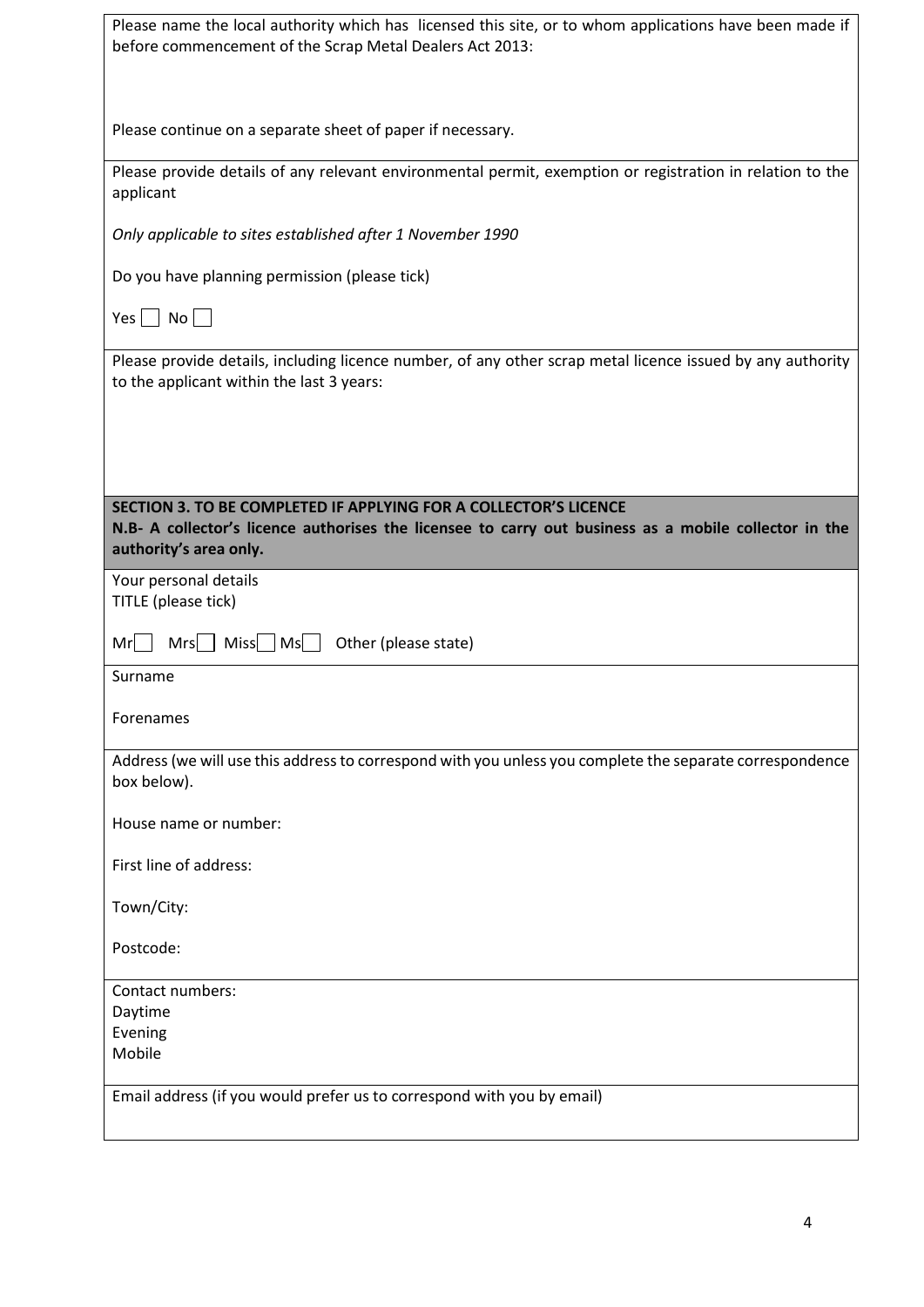| Correspondence address                                                                                                                         |
|------------------------------------------------------------------------------------------------------------------------------------------------|
| House name or number:                                                                                                                          |
| First line of address:                                                                                                                         |
| Town/City:                                                                                                                                     |
| Postcode:                                                                                                                                      |
| Please provide details of the bank account that will make payment to suppliers, in accordance with s12 of<br>the Scrap metal Dealers Act 2013. |
| Account name:                                                                                                                                  |
| Sort code:<br>Account number:                                                                                                                  |
| Where will scrap metal that has been purchased be stored before further disposal?                                                              |
| House name or number:                                                                                                                          |
|                                                                                                                                                |
| First line of address:                                                                                                                         |
| Town/City:                                                                                                                                     |
| Postcode:                                                                                                                                      |
| Will not be stored                                                                                                                             |
| Are you registered as a waste carrier (please tick)                                                                                            |
| Yes l<br>No.                                                                                                                                   |
| If 'yes' please provide your carrier's registration number:                                                                                    |
| Please provide details of any relevant environmental permit, exemption or registration held in relation to                                     |
| the applicant                                                                                                                                  |
|                                                                                                                                                |
| Please provide details of any other scrap metal licence issued by any authority to the applicant within the<br>last three years                |
|                                                                                                                                                |
| <b>SECTION 4. Motor Salvage (For all applicants)</b>                                                                                           |
| Will your business consist of acting as a motor salvage operator? This is defined as a business that:                                          |
| • wholly or in part recovers salvageable parts from motor vehicles for re-use or re-sale, and then sells the<br>rest of the vehicle for scrap; |
| • wholly or mainly involves buying written-off vehicles and then repairing and selling them off; and,                                          |
| • wholly or mainly buys or sells motor vehicles for the purpose of salvaging parts from them or repairing<br>them and selling them off.        |
| (please tick)<br>No<br>Yes                                                                                                                     |
|                                                                                                                                                |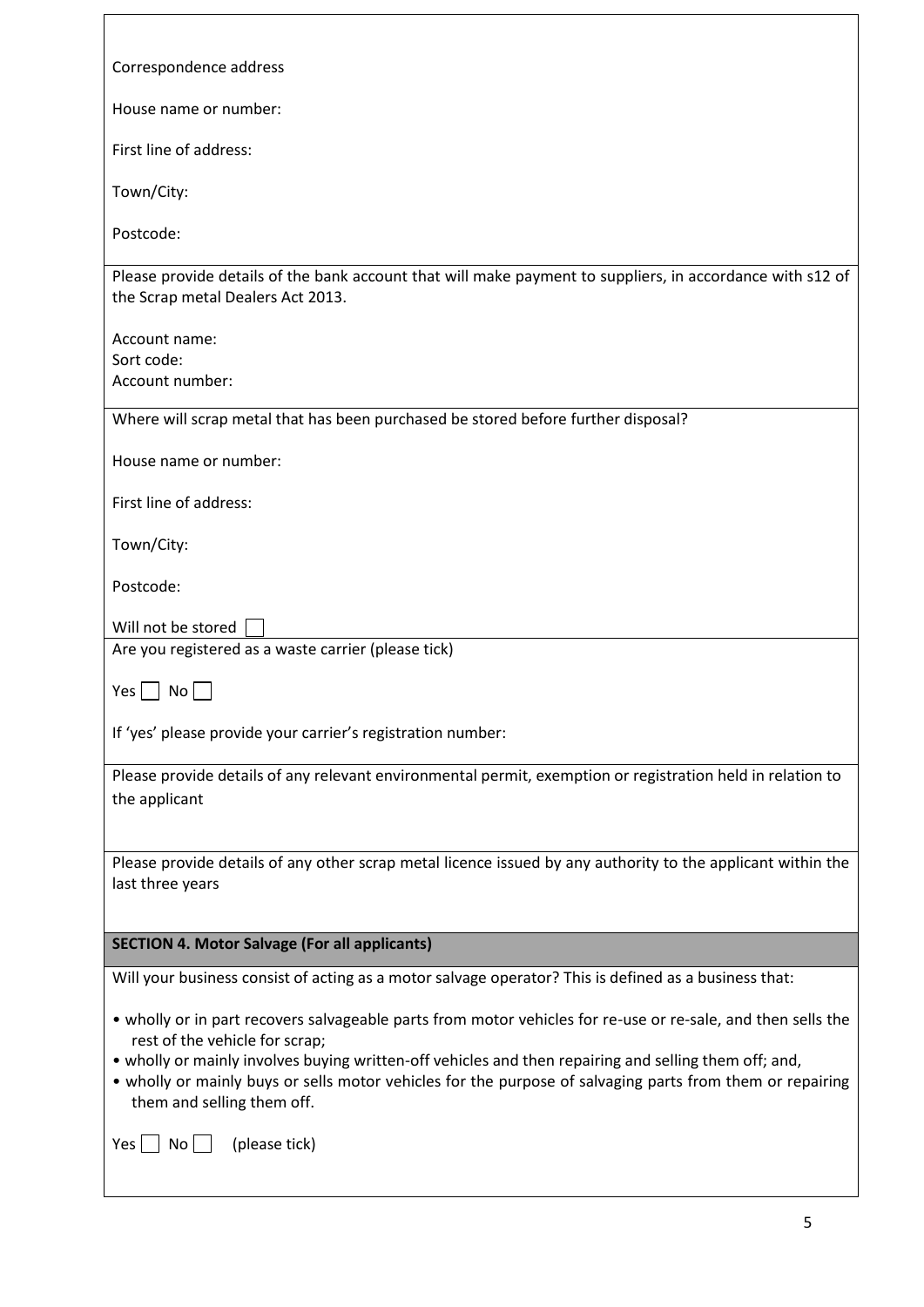| <b>SECTION 5. PAYMENT (For all applicants)</b>                                                                                                                                                                                                                                                                    |
|-------------------------------------------------------------------------------------------------------------------------------------------------------------------------------------------------------------------------------------------------------------------------------------------------------------------|
| How do you wish to make payment for your scrap metal dealer's licence? (please tick)                                                                                                                                                                                                                              |
| Debit/Credit Card                                                                                                                                                                                                                                                                                                 |
| Cheque (please make payable to Conwy County Borough Council or $CCEC$ ) $\Box$ Postal applications Only                                                                                                                                                                                                           |
| <b>SECTION 6. CRIMINAL CONVICTIONS (For all applicants)</b>                                                                                                                                                                                                                                                       |
| Have you or any listed site manager(s) in this application ever been convicted of a relevant offence or been<br>the subject of any relevant enforcement action? (Please see below for a list of relevant offences).                                                                                               |
| Yes No                                                                                                                                                                                                                                                                                                            |
| If 'yes' please provide details                                                                                                                                                                                                                                                                                   |
|                                                                                                                                                                                                                                                                                                                   |
| Have you attached your basic disclosure check form? (Please note- this must be obtained by the applicant<br>and any relevant site manager and attached to the application)                                                                                                                                        |
| $Yes \mid No \mid \mid$                                                                                                                                                                                                                                                                                           |
| <b>SECTION 7. TAX INFORMATION (For all applicants)</b>                                                                                                                                                                                                                                                            |
|                                                                                                                                                                                                                                                                                                                   |
|                                                                                                                                                                                                                                                                                                                   |
| Do you have a 9 Character Tax Code? Yes No If yes ______________________________                                                                                                                                                                                                                                  |
| If no, please check the following GOV.UK website addresses for HMRC guidance about tax registration<br>obligations:                                                                                                                                                                                               |
| PAYE information: www.gov.uk/income-tax/how-you-pay-income-tax<br>٠                                                                                                                                                                                                                                               |
| registering for Self Assessment: www.gov.uk/register-for-self-assessment<br>٠                                                                                                                                                                                                                                     |
| Corporation Tax information: www.gov.uk/corporation-tax<br>$\bullet$                                                                                                                                                                                                                                              |
| <b>SECTION 8 - TAX DECLARATION (For all applicants)</b>                                                                                                                                                                                                                                                           |
| I confirm that I am aware of the content of HMRC guidance relating to my/our (delete as applicable) tax<br>registration obligations.'                                                                                                                                                                             |
| Under Schedule 23 to Finance Act 2011 (Data Gathering Powers) and Schedule 36 to Finance Act 2008<br>(Information and Inspection Powers), grant HMRC powers to obtain relevant information from third<br>parties. This includes licensing bodies being required to provide information about licence applicants.' |
| Signed<br>Date                                                                                                                                                                                                                                                                                                    |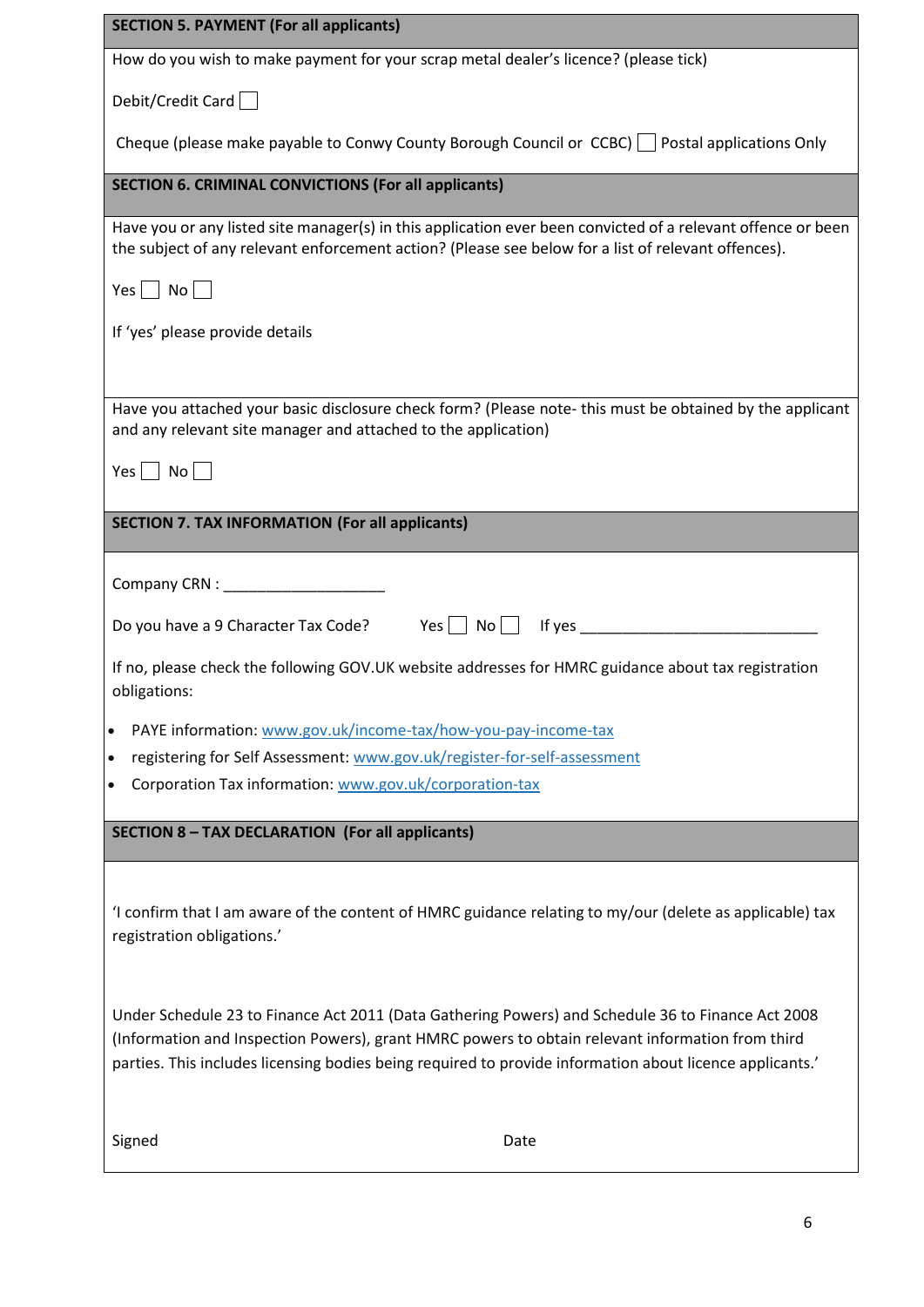#### **SECTION 9. DECLARATION (For all applicants)**

The information contained in this form is true and accurate to the best of my knowledge and belief. I understand that if I make a material statement knowing it to be false, or if I recklessly make a material statement which is false, I will be committing an offence under Schedule 1 Para 5 of the Scrap Metal Dealers Act 2013, for which I may be prosecuted, and if convicted, fined.

I understand that the local authority to whom I make my application may consult other agencies about my suitability to be licensed as a scrap metal dealer, as per section 3(7) of the Scrap Metal Dealers Act 2013, and that those other agencies may include other local authorities, the Environment Agency, the Natural Resources Body for Wales, and the police.

I understand that the purpose of the sharing of this data is to form a full assessment of my suitability to be licensed as a scrap metal dealer. I also understand that the sharing of information about me may extend to sensitive personal data, such as data about any previous criminal offences. Some details will also be displayed on a national register, as required by the Scrap metal Dealers Act 2013. I hereby expressly consent to this processing of my data and display of relevant information on the public register.

Signed Date Date Date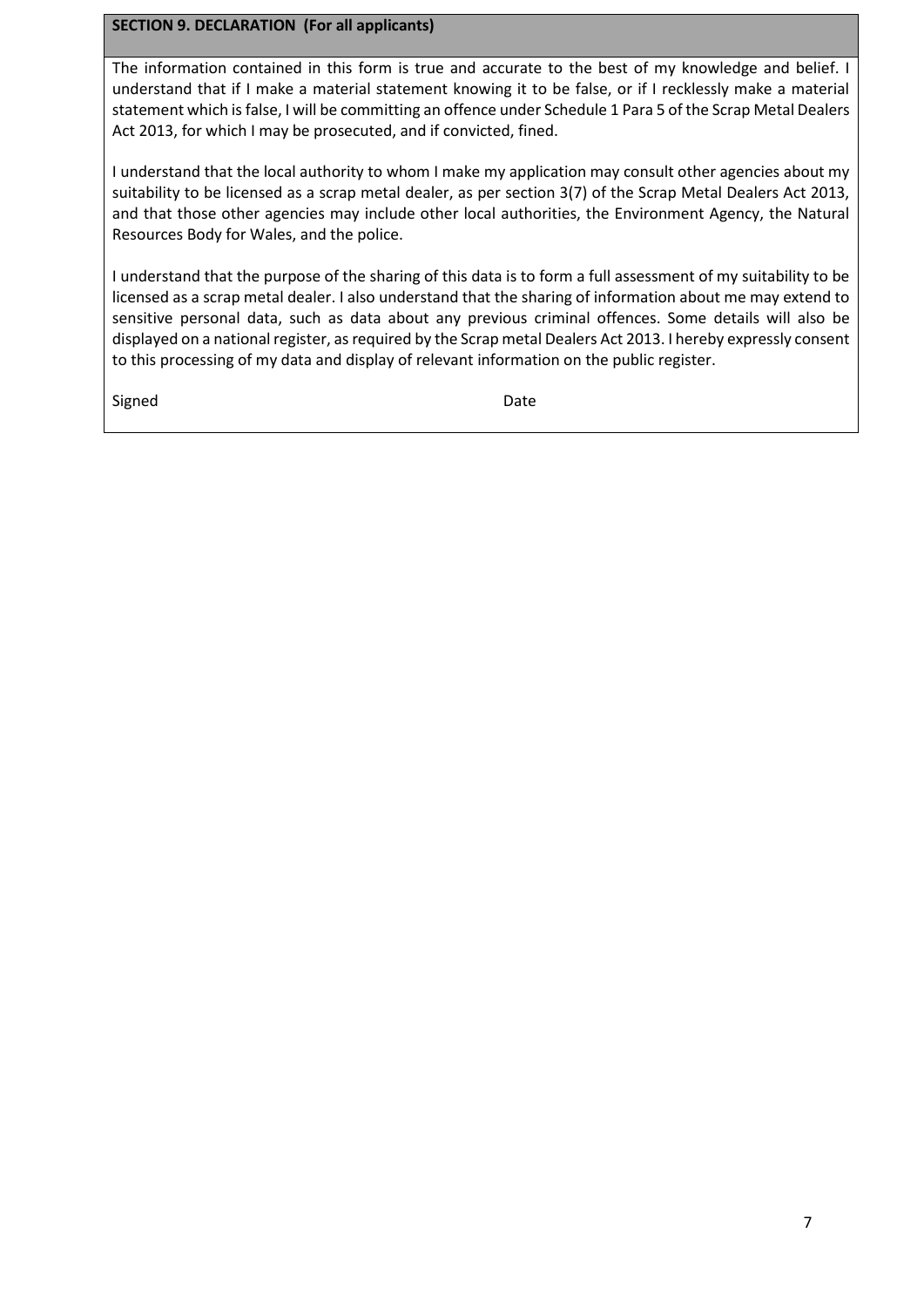#### **Help with completing your application for a scrap metal dealer's licence**

If you need more help in completing the application then call your local council licensing team. They will be happy to help **(01492 576626)** or e-mail **licensing @conwy.gov.uk or visit www.conwy.gov.uk/licensing**

#### **Section 1 – For everyone**

This section asks if you are applying for a collector's licence or a site licence. You may only apply for one type of licence in each council area, but you can apply to run multiple sites. For instance, you could apply to run 3 sites in council A's area, and also apply to be a collector in council B's area.

A **site licence** lets you buy and sell scrap metal from a fixed location within the council area.

A **collector's licence** allows you to travel within the council area to collect scrap metal. You may not take this metal back to a site that you run within the council area in order to sell it.

#### **Section 2 – For site licences**

Fill out this section if you want a **site licence**. As well as the address of the site or sites you want the licence for, we also need to know where you and any directors, partners, or site managers usually live. This is so that you can be contacted if there are any problems.

There isn't much space on the form, so if you need to list more than one site manager, director, or partner, then please continue on a separate piece of paper setting out the details in the same way as the form.

A **site manager** is the person who will be in charge of the site on a daily basis. You will probably need a different site manager for each site on the licence.

A **director** or **partner** is someone who has or shares legal responsibility for the operation of the company, including filing returns at Companies House.

This section also asks you for the bank details which you will use to pay people for the scrap metal you receive or sell. This is to check that you are not selling the metal for cash, which is illegal. These details will be kept securely by the council.

We also ask for details of any other scrap metal licences you hold, or are applying for, including the name of the council that is granting them. Please make sure you include the licence number so that we can check this against the national register.

You may need to hold other environmental permits or licences that we should know about. For instance, if you carry waste as part of your business it is a legal requirement to register as a waste carrier. This includes transporting waste while travelling from job to job, to a storage place for disposal later, or to a waste disposal company or waste site. For more information on this, or to register call: 03708 506506 or visit: [www.environment-agency.gov.uk/wastecarriers](http://www.environment-agency.gov.uk/wastecarriers)

If your site(s) were established after 1990, then you are required to have planning permission from the council. You will need to tell us if this is the case, and it will be checked with the council planning department.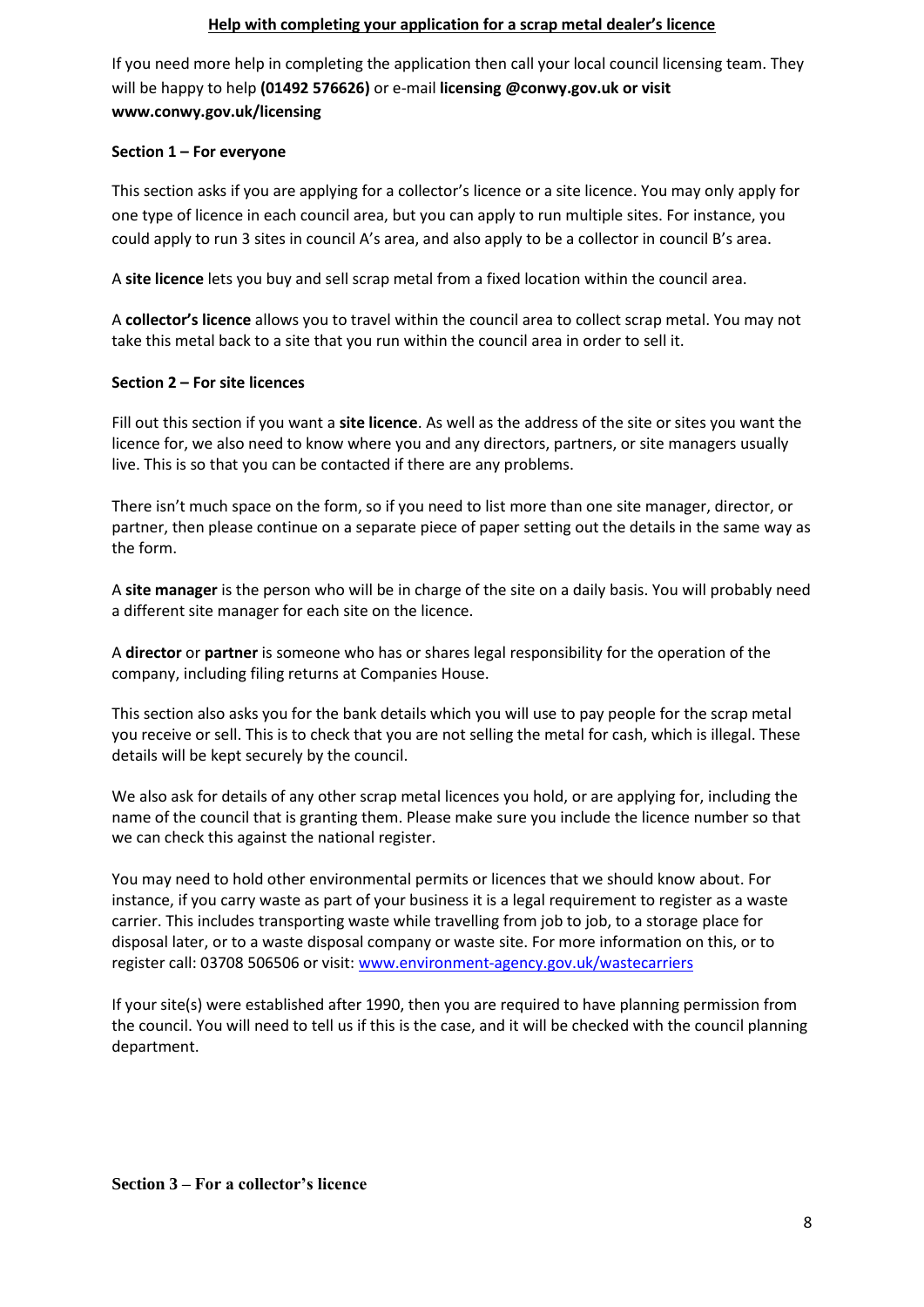Fill out this section if you want a **collector's licence**. You are asked to provide contact details, including the place where you live, so that the council can get in touch with you if necessary.

We also ask for the place where you will store any collected scrap metal before taking it to a licensed site to dispose of it. Note that you are not allowed to sell or buy metal at this storage site and doing so is an offence. This may be a licensed site that you operate in another council area.

This section also asks you for the bank details which you will use to pay people for the scrap metal you receive or sell. This is to check that you are not selling the metal for cash, which is illegal. These details will be kept securely by the council.

We also ask for details of any other scrap metal licences you hold, or are applying for, including the name of the council that is granting them. Please make sure you include the licence number so that we can check this against the national register.

You may need to hold other environmental permits or licences that we should know about. For instance, if you carry waste as part of your business it is a legal requirement to register as a waste carrier. This includes transporting waste while travelling from job to job, to a storage place for disposal later, or to a waste disposal company or waste site. For more information on this, or to register call: 03708 506506 or visit: [www.environment-agency.gov.uk/wastecarriers](http://www.environment-agency.gov.uk/wastecarriers)

You will need to ensure that all your vehicles are roadworthy and are properly taxed, insured and otherwise meet the legal requirements to be on the road.

#### **Section 4 – Motor salvage operator**

This section asks if you will be salvaging motor vehicles as part of your work. The Scrap Metal Dealers Act 2013 brings together the Scrap Metal Dealers Act 1964 together with Part 1 of the Vehicle (Crimes) Act 2001, which means you now only need a scrap metal dealer's licence.

#### **Section 5 – Payment details**

There is a fee to apply for a licence and your council will tell you how you can pay. The fee varies from council to council as it reflects their costs of processing the form and checking that people are doing what the licence requires. Licences cannot be granted unless the correct fee has been paid.

#### **Section 6 – Relevant convictions**

In this section every person listed on the application form needs to submit a 'Basic' check from Disclosure Scotland. You can apply for this certificate at <http://www.disclosurescotland.co.uk/apply/individuals/>

This is because the Home Office has decided that you need to tell the council if you have been convicted of certain crimes. Possessing a conviction may not automatically prevent you from having a licence if the offence was unrelated to being a scrap metal dealer or a long time ago, and you can convince the council that you are a suitable person.

A 'Basic' check is considered to be only valid for a limited time, but can be used to apply to as many Councils as you want within that time. Typically, three months is the longest that you can expect your check to be considered valid.